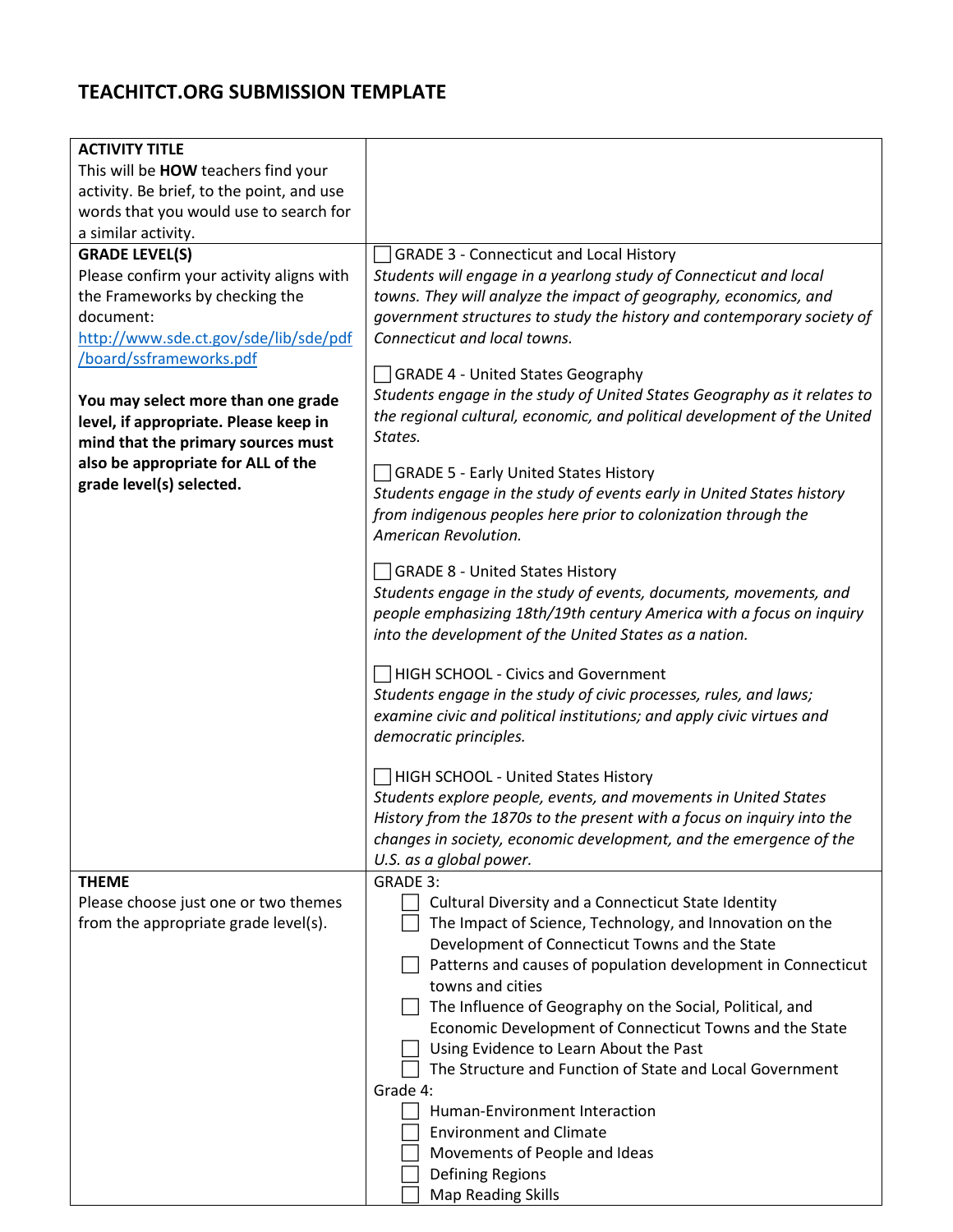| <b>TOPIC(S)</b><br>Please consider adding search words<br>that you would use to SEARCH for a                                                                                          | GRADE 5/GRADE 8:<br>The Struggle for Freedom, Equality, and Social Justice<br>Cultural Diversity and an American National Identity<br>Gender Roles in Economic, Political, and Social Life<br>The Role of Connecticut in U.S. History<br><b>Economic Prosperity and Equity</b><br>The Impact of Science and Technology on Society<br>Globalization and Economic Interdependence<br>The Role of the United States in World Affairs<br>The Impact of Geography on History<br>HIGH SCHOOL-CIVICS & GOVERNMENT:<br>Rights and Responsibilities of Citizens<br><b>Civic Virtues</b><br>Democratic Principles and the Rule of Law<br>Civic Engagement<br>HIGH SCHOOL-UNITED STATES HISTORY<br>The Struggle for Freedom, Equality, and Social Justice<br>Cultural Diversity and an American National Identity<br>Gender Roles in Economic, Political, and Social Life<br>The Role of Connecticut in U.S. History<br><b>Economic Prosperity and Equity</b><br>The Impact of Science and Technology on Society<br>Globalization and Economic Interdependence<br>The Role of the United States in World Affairs<br>The Impact of Geography on History |
|---------------------------------------------------------------------------------------------------------------------------------------------------------------------------------------|---------------------------------------------------------------------------------------------------------------------------------------------------------------------------------------------------------------------------------------------------------------------------------------------------------------------------------------------------------------------------------------------------------------------------------------------------------------------------------------------------------------------------------------------------------------------------------------------------------------------------------------------------------------------------------------------------------------------------------------------------------------------------------------------------------------------------------------------------------------------------------------------------------------------------------------------------------------------------------------------------------------------------------------------------------------------------------------------------------------------------------------------|
| similar activity.                                                                                                                                                                     |                                                                                                                                                                                                                                                                                                                                                                                                                                                                                                                                                                                                                                                                                                                                                                                                                                                                                                                                                                                                                                                                                                                                             |
| TOWN(S)<br>Please list any specific towns referred<br>to in the activity.                                                                                                             |                                                                                                                                                                                                                                                                                                                                                                                                                                                                                                                                                                                                                                                                                                                                                                                                                                                                                                                                                                                                                                                                                                                                             |
| <b>HISTORICAL BACKGROUND</b><br>75-125 words. Place this activity in the<br>historical context of the time. This<br>section should provide background and<br>context for the teacher. |                                                                                                                                                                                                                                                                                                                                                                                                                                                                                                                                                                                                                                                                                                                                                                                                                                                                                                                                                                                                                                                                                                                                             |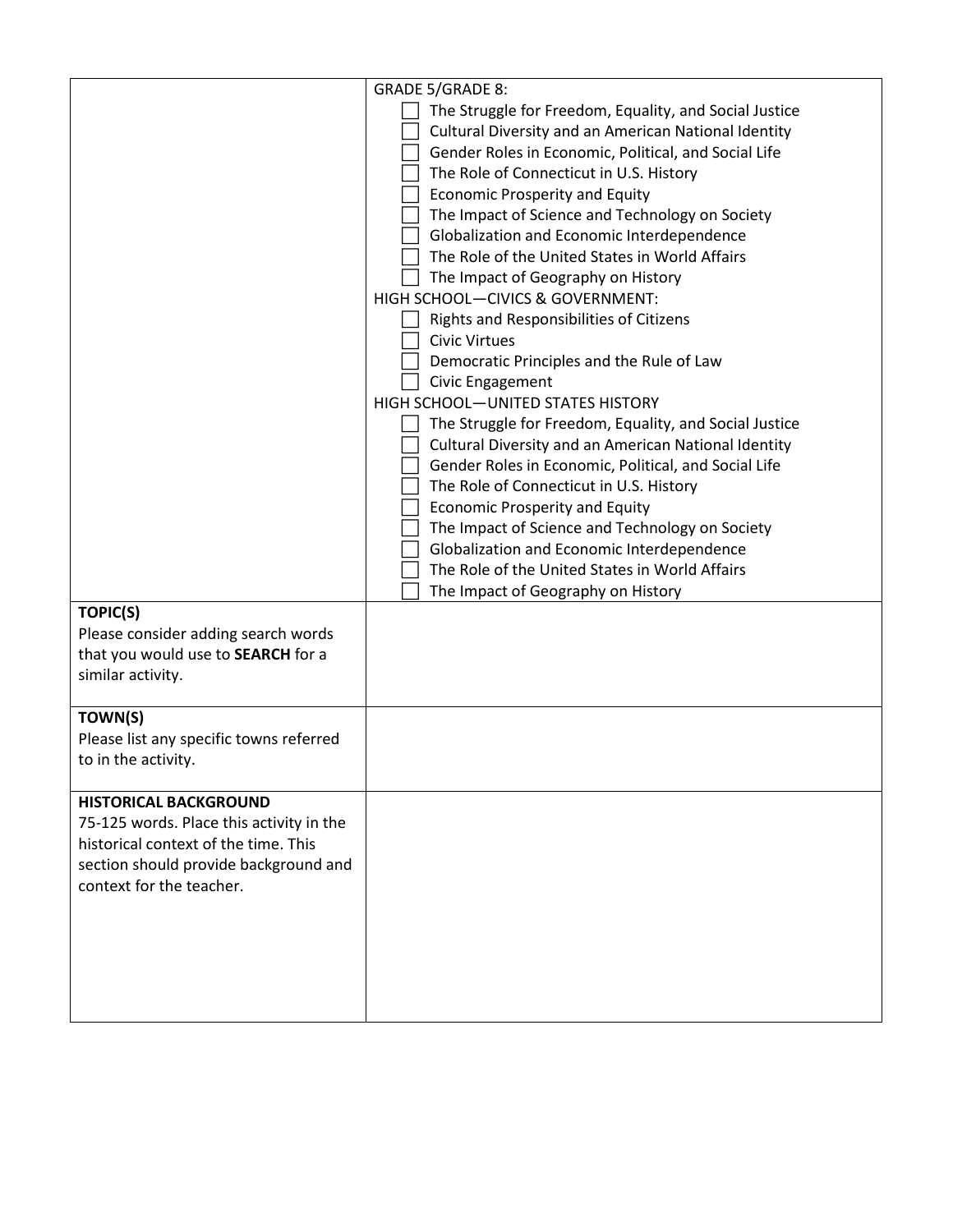| <b>D1: POTENTIAL COMPELLING</b>                                                      | <b>Compelling Question</b>  |
|--------------------------------------------------------------------------------------|-----------------------------|
| <b>QUESTION</b>                                                                      |                             |
| The question that will give structure to                                             |                             |
| your inquiry-based activity.                                                         |                             |
| Think about what question or questions                                               |                             |
| the students will be able to answer                                                  |                             |
| using the tools you supply or after                                                  |                             |
| additional related research?                                                         |                             |
| <b>D1: POTENTIAL SUPPORTING</b>                                                      | <b>Supporting Questions</b> |
| <b>QUESTIONS</b>                                                                     |                             |
| Please be brief, clear, and to the point.                                            |                             |
| What supporting questions need to be                                                 |                             |
| answered in order for students to                                                    |                             |
| address/answer their compelling                                                      |                             |
| question?                                                                            |                             |
|                                                                                      |                             |
|                                                                                      |                             |
|                                                                                      |                             |
|                                                                                      |                             |
|                                                                                      |                             |
| <b>D2: TOOL KIT OF RESOURCES</b>                                                     | Primary Source #1           |
| Indicate what source(s) you are using as                                             |                             |
| the basis for inquiry. Is it a photograph,                                           |                             |
| image, map, political cartoon, etc.?                                                 |                             |
| Please cite your source(s), indicating                                               |                             |
| the institution from which the source                                                |                             |
| comes, as well as the title, date, etc.<br>You will be asked to attach a file (.jpg, | Source #2 (optional)        |
| .pdf, or URL) for each source.                                                       |                             |
|                                                                                      | Source #3 (optional)        |
|                                                                                      |                             |
|                                                                                      |                             |
|                                                                                      | Source #4 (optional)        |
|                                                                                      |                             |
|                                                                                      | Source #5 (optional)        |
|                                                                                      |                             |
|                                                                                      |                             |
| <b>D3: THE INQUIRY ACTIVITY</b>                                                      |                             |
| What actions will students take to                                                   |                             |
| explore the COMPELLING QUESTION?                                                     |                             |
| This section should be no more than a                                                |                             |
| paragraph or a bulleted list of specific                                             |                             |
| actions. It should be STUDENT-                                                       |                             |
| CENTERED and not teacher-driven.                                                     |                             |
|                                                                                      |                             |
|                                                                                      |                             |
|                                                                                      |                             |
|                                                                                      |                             |